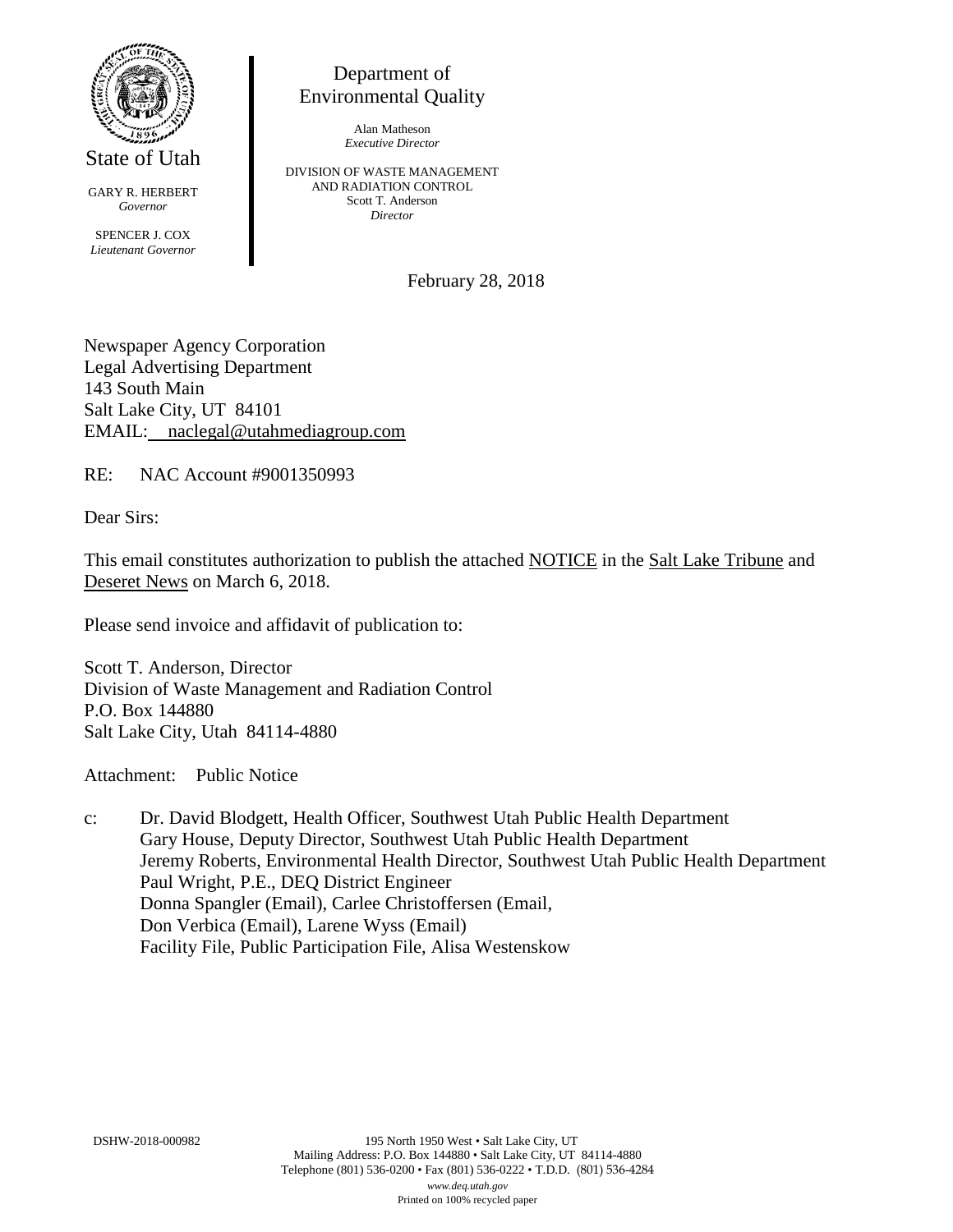

State of Utah

GARY R. HERBERT *Governor*

SPENCER J. COX *Lieutenant Governor*

## Department of Environmental Quality

Alan Matheson *Executive Director*

DIVISION OF WASTE MANAGEMENT AND RADIATION CONTROL Scott T. Anderson *Director*

February 28, 2018

The Spectrum 275 East St. George Blvd. St. George, UT 84770 EMAIL: [classifieds@thespectrum.com](mailto:classifieds@thespectrum.com)

Dear Sirs:

This email constitutes authorization to publish the attached NOTICE in The Spectrum on March 6, 2018.

Please send invoice and affidavit of publication to:

Scott T. Anderson, Director Division of Waste Management and Radiation Control P.O. Box 144880 Salt Lake City, Utah 84114-4880

Attachment: Public Notice

c: Dr. David Blodgett, Health Officer, Southwest Utah Public Health Department Gary House, Deputy Director, Southwest Utah Public Health Department Jeremy Roberts, Environmental Health Director, Southwest Utah Public Health Department Paul Wright, P.E., DEQ District Engineer Donna Spangler (Email), Carlee Christoffersen (Email, Don Verbica (Email), Larene Wyss (Email) Facility File, Public Participation File, Alisa Westenskow